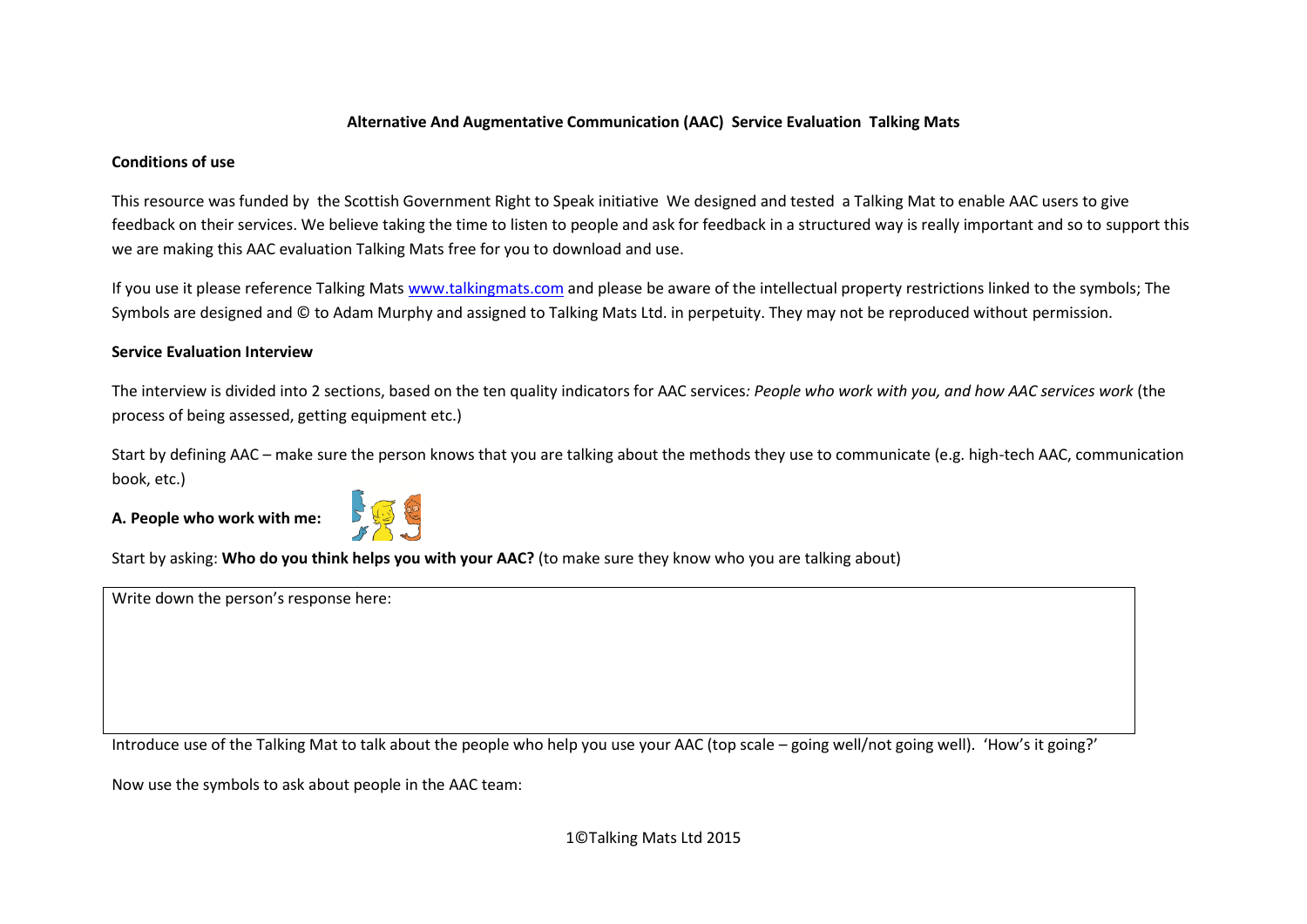| How do you feel about information you received about the AAC team                                                                                                                     |  |
|---------------------------------------------------------------------------------------------------------------------------------------------------------------------------------------|--|
| How do you feel about how your AAC team work together?                                                                                                                                |  |
| How do you feel about the AAC team listening to you?                                                                                                                                  |  |
| How do you feel about the AAC team knowing how to communicate with you?                                                                                                               |  |
| How do you feel about it?<br>Check - Did anyone teach you how to use your AAC?                                                                                                        |  |
| Check - Did your family and friends get any training on your AAC?<br>How do you feel about it?                                                                                        |  |
| Check – Did people in your local environment (e.g. shop keepers, taxi drivers etc.) receive any training about communicating<br>with you using your AAC?<br>How do you feel about it? |  |
| Check - Did your AAC team put you in touch with other AAC users?<br>How did you feel about this?                                                                                      |  |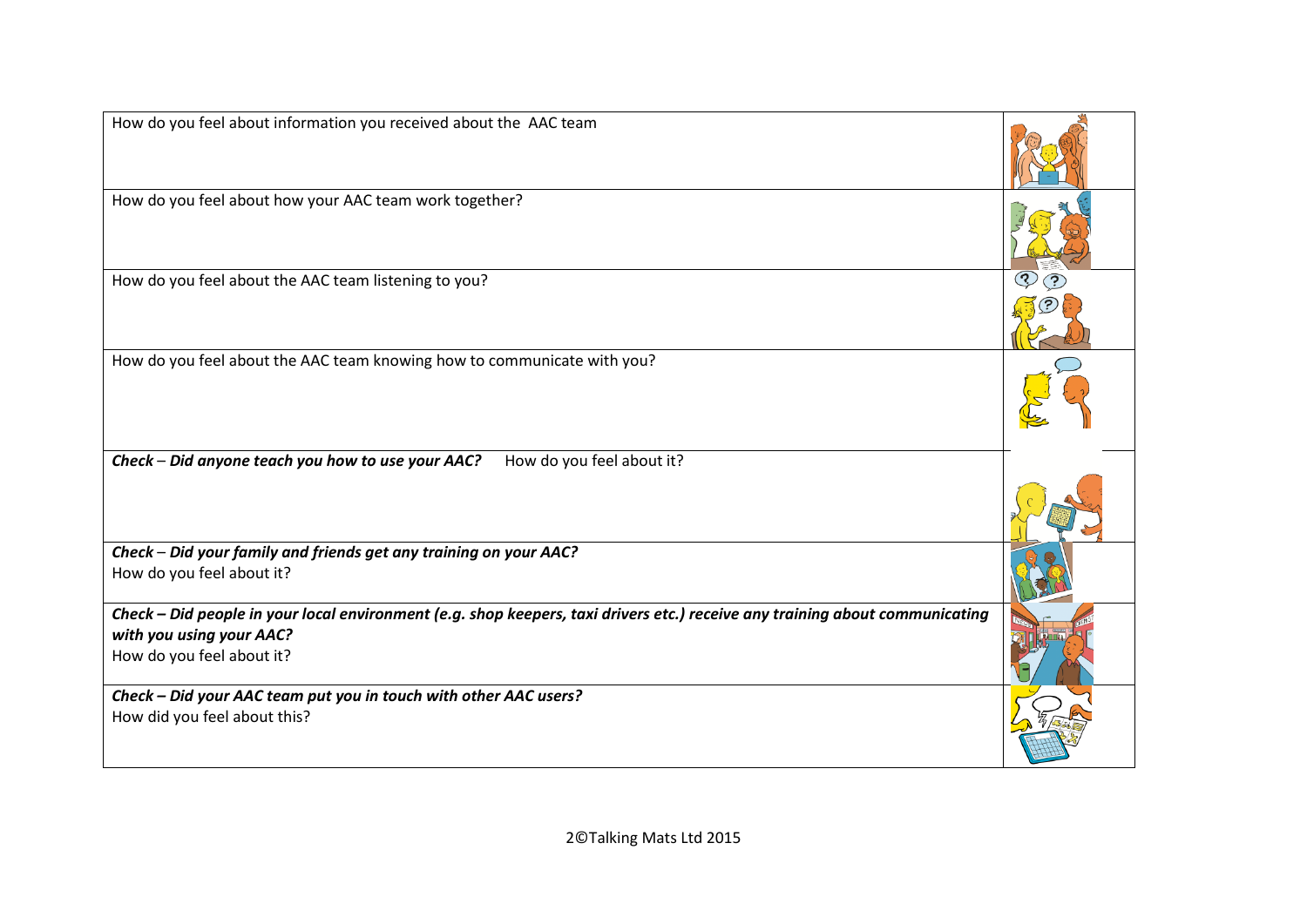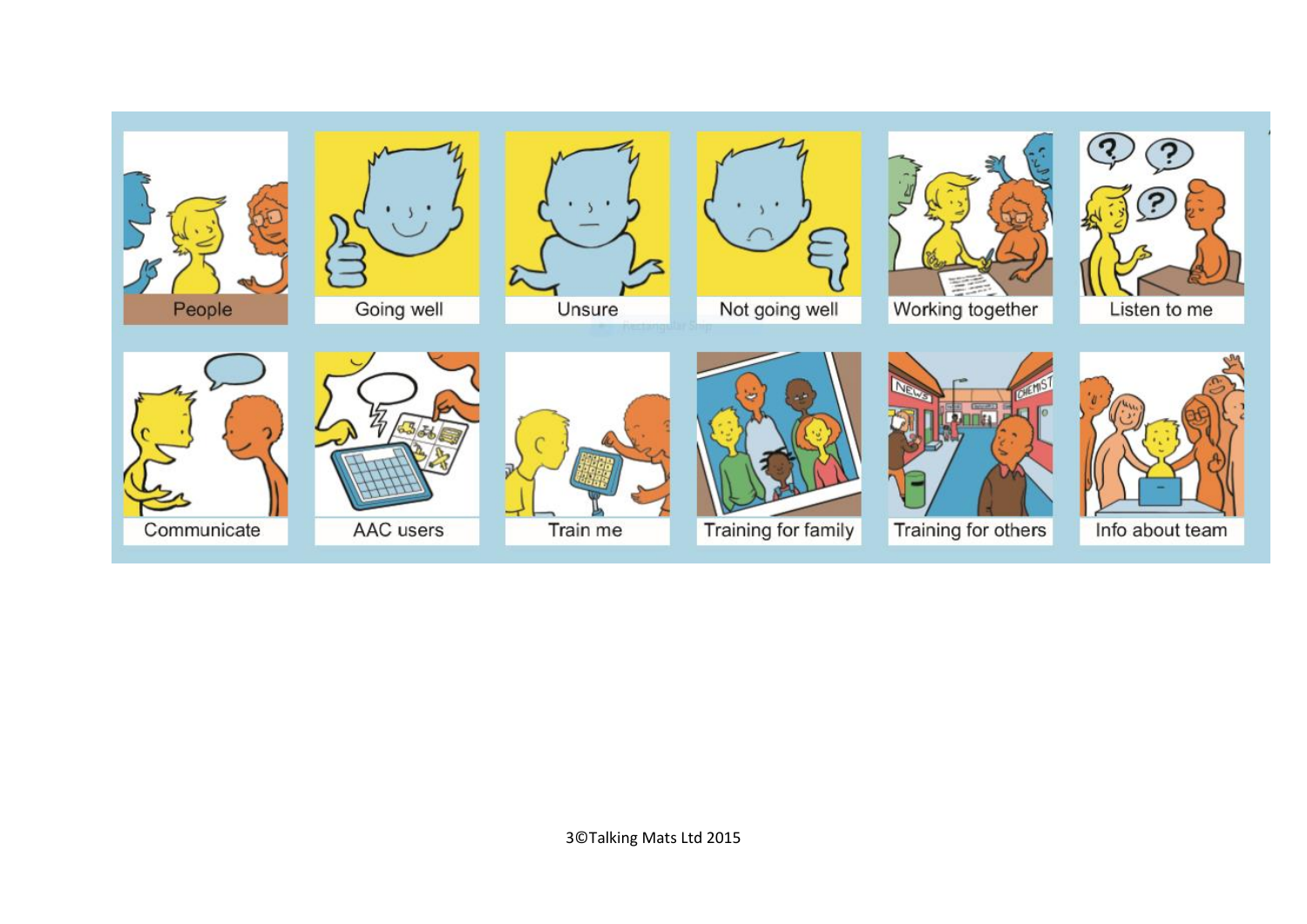## **B. Information and how AAC services work**

Introduce the topic which is information relating to your AAC services



| How do you feel about the assessment process?                                                                                   |  |
|---------------------------------------------------------------------------------------------------------------------------------|--|
| How do you feel about how long things took? If it didn't go well, how do you feel about the information you got?                |  |
| How do you feel about funding for your AAC? If it didn't go well, how do you feel about the information you got?                |  |
| Optional, if not going well                                                                                                     |  |
| How do you feel about how often you see members of the AAC team - and ongoing support?                                          |  |
| How do you feel about how information is presented – for example, letters and reports being in a format that you can understand |  |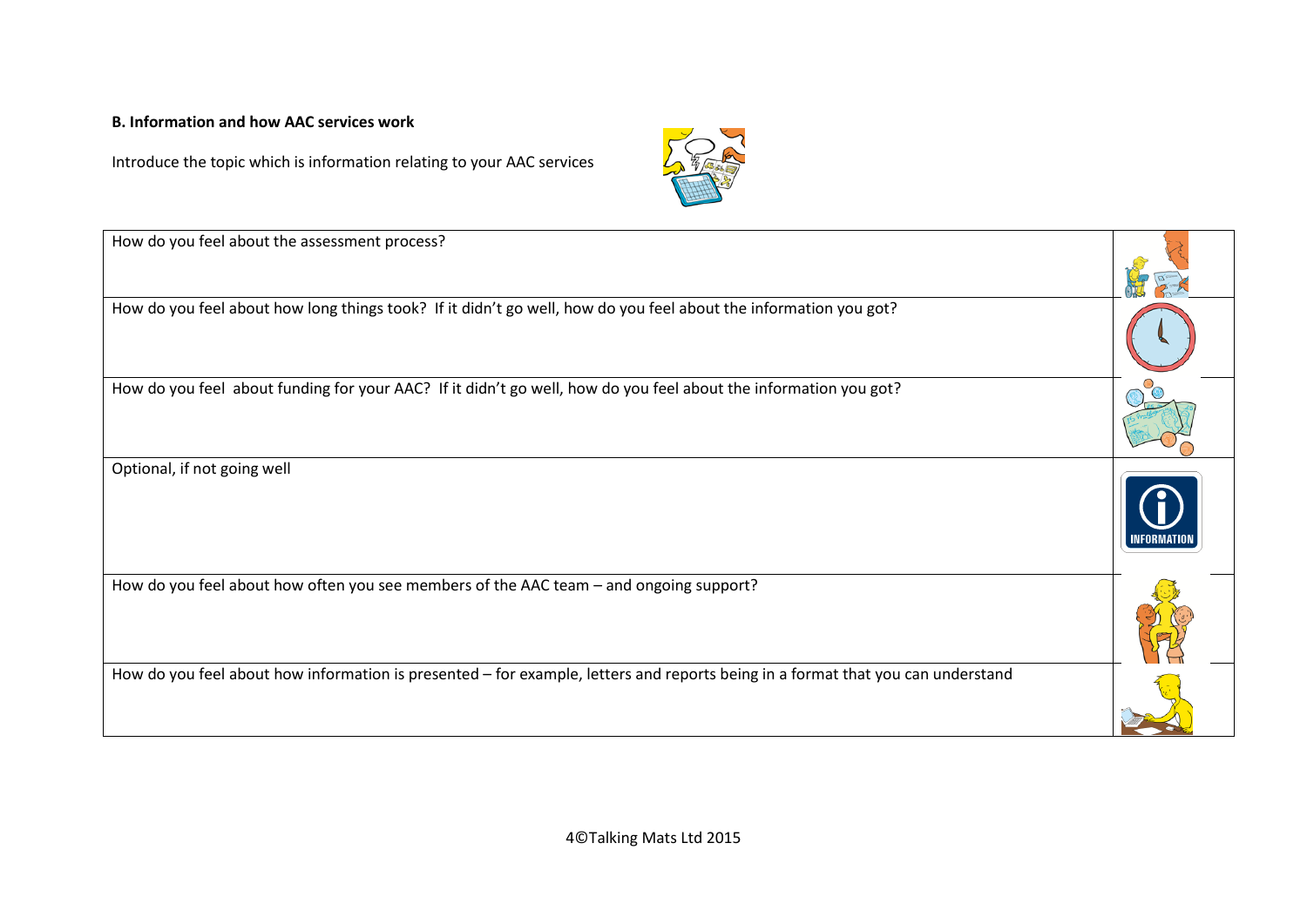| How do you feel about having information so you know who to contact if things go wrong with you AAC (help in an emergency)?                   |  |
|-----------------------------------------------------------------------------------------------------------------------------------------------|--|
| How do you feel about what happens when your equipment breaks down?                                                                           |  |
| How do you feel about the process when you need to get a replacement machine?                                                                 |  |
| How do you feel about being able to access services if your needs change and you need to be reassessed?                                       |  |
| Check - do you have an environmental control system?                                                                                          |  |
| If yes - ask: How do you feel about having equipment that works together (for example you AAC and environmental controls working<br>together) |  |